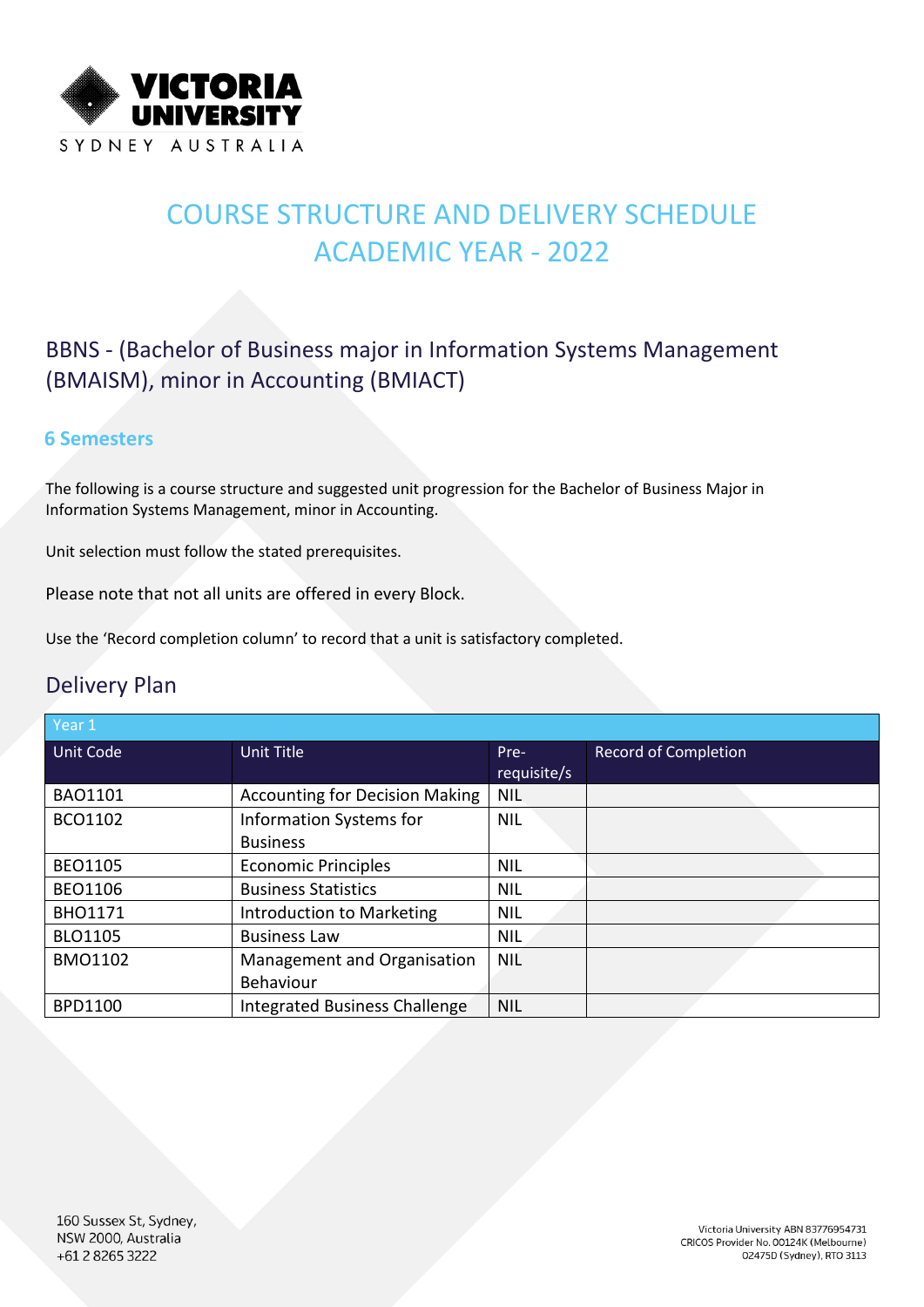

| Year 2                                     |                                         |                               |
|--------------------------------------------|-----------------------------------------|-------------------------------|
| <b>BCO2000</b>                             | <b>Business Process Modelling</b>       | BCO1102                       |
| <b>NIT2113</b>                             | <b>Cloud Application Development</b>    | BCO1102                       |
| Discipline Minor Unit-1:<br><b>BAO2000</b> | <b>Accounting Information Systems</b>   | <b>BAO1101</b>                |
| Breadth Minor unit 1                       | Unit of choice from the list below      |                               |
| BCO2041                                    | <b>Systems Analysis and Design</b>      | <b>BCO2000</b>                |
| <b>BPD2100</b>                             | <b>International Business Challenge</b> | BPD1100 & 96 Credit<br>Points |
| Discipline Minor Unit-2:<br><b>BAO2204</b> | <b>Management Accounting</b>            | <b>BAO1101</b>                |
| <b>NIT1201</b>                             | Introduction to Database Systems        | <b>BCO1102</b>                |

| Year 3                           |                                    |                      |  |
|----------------------------------|------------------------------------|----------------------|--|
| <b>NIT2171</b>                   | Introduction to ICT                |                      |  |
|                                  | Management                         |                      |  |
| Discipline Minor Unit-3: BAO2202 | <b>Financial Accounting</b>        | <b>BAO2000</b>       |  |
| <b>NIT2201</b>                   | <b>IT Profession and Ethics</b>    | <b>NIL</b>           |  |
| <b>Breadth Minor unit 2</b>      | Unit of choice from the list       |                      |  |
|                                  | below.                             |                      |  |
| <b>BCO3447</b>                   | <b>Information Systems Project</b> | NIT2171, NIT2113     |  |
| Discipline Minor Unit-4: BAO2203 | <b>Corporate Accounting</b>        | <b>BAO2202</b>       |  |
| BPD3100                          | <b>Applied Business Challenge</b>  | BPD2100 & 192 Credit |  |
|                                  |                                    | Points               |  |
| <b>Breadth Minor unit 3</b>      | Unit of choice from the list       |                      |  |
|                                  | below.                             |                      |  |

## Breadth Minor (units of choice):

| Unit Code      | Unit Title                                 | Pre-requisite/s  |  |
|----------------|--------------------------------------------|------------------|--|
| <b>BHO2259</b> | <b>Product and Services Innovations</b>    | <b>NIL</b>       |  |
| <b>BHO2434</b> | Consumer Behaviour                         | <b>BHO1171</b>   |  |
| <b>BMO2002</b> | <b>Strategic Management</b>                | <b>NIL</b>       |  |
| <b>BHO2265</b> | <b>Integrated Marketing Communications</b> | <b>BHO1171</b>   |  |
| <b>BHO3439</b> | Marketing Services and Experiences         | <b>BHO1171</b>   |  |
| <b>BHO2285</b> | <b>Marketing Research</b>                  | BEO1106, BHO1171 |  |
| <b>BLO2206</b> | <b>Taxation Law and Practice</b>           | <b>BLO1105</b>   |  |